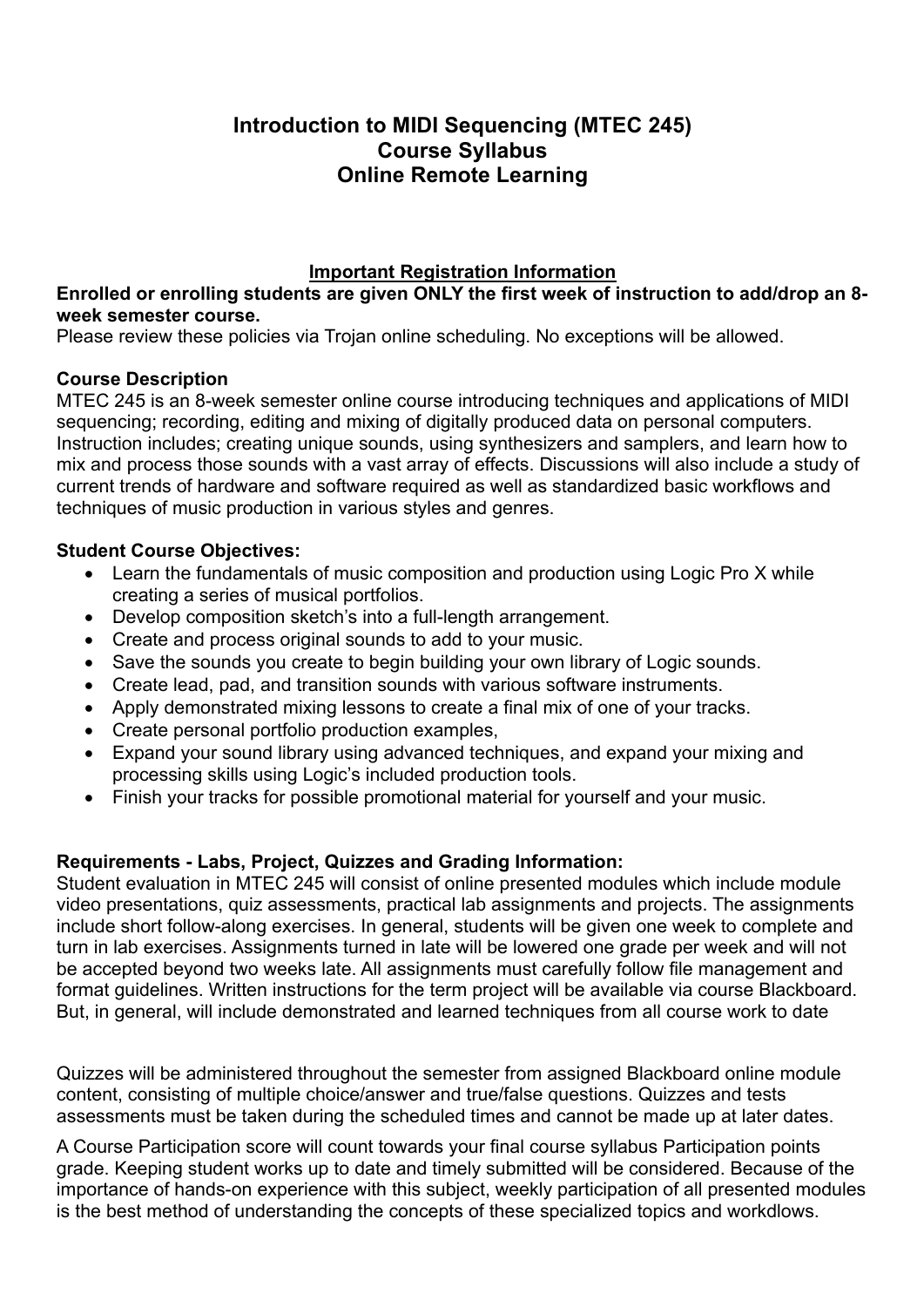## **Grading Summary:**

| Item                        |             | Point Value Grading Criteria             |
|-----------------------------|-------------|------------------------------------------|
| 1. Participation            | 15 pts/ $%$ | See syllabus attendance for details      |
| 2. 3 - Quizzes              | 45 pts/ $%$ | Total questions possible/total % correct |
| 3. 8 - Module Lab Exercises | 40 pts/ $%$ | Timely submission, complete as directed  |

#### **Class Materials:**

- 1. Logic Pro X application and working DAW system
- 2. Reference headphones are required and should be brought to all classes if face to face meetings or with instructor meetings. Must have ¼" connector or adapter. No ear buds. **Do not use headphones with built-in microphones** such as for telephones (No four-pole connectors). All assignments will be evaluated using AKG 240M or Sony MDR 7506 reference headphones or professional studio monitoring system

#### **Communication:**

Please make it a daily habit to use/check your USC E-mail account. Any E-mails instructor sent to the class will use that account. \*\*\*Please add "245" in the subject header of all emails that you send me\*\*\* This will help me to organize all the emails that I receive and respond to you more quickly.

#### **Blackboard:**

In addition all course materials and class grades will be posted on Blackboard (http://blackboard.usc.edu). For example the course syllabus can be found under Course *Syllabus*, lecture notes under course *Content*, and exercise, project instructions, quizzes under *Assignments*.

#### **Disabilities:**

Any student requesting academic accommodations based on a disability is required to register with Disability Services and Programs (DSP) each semester. A letter of verification for approved accommodations can be obtained from DSP. Please be sure the letter is delivered to me as early in the semester as possible. DSP is located in STU 301 and is open 8:30 a.m.-5:00 p.m. Monday through Friday. The phone number for DSP is 213/740-0776.

#### **Academic Integrity:**

Academic Integrity-Students are expected to adhere to the Academic Integrity Guidelines of USC as outlined in the current edition of SCampus. Work found to contain plagiarized or uncited materials would be referred to the USC Office of Student Conduct for review. Academic Integrity violations will result in a failing grade for submitted material and for the course, and dismissal from the Music Industry Program for majors and minors.

#### **Grading Scale**

|  |  | A 100-94 A-93-90 B+89-87 B 86-83 B-82-80 C=79-77 C, 76-73 |  |
|--|--|-----------------------------------------------------------|--|
|  |  | C-72-70 D+69-67 D66-64 D-63-60 F Below 60                 |  |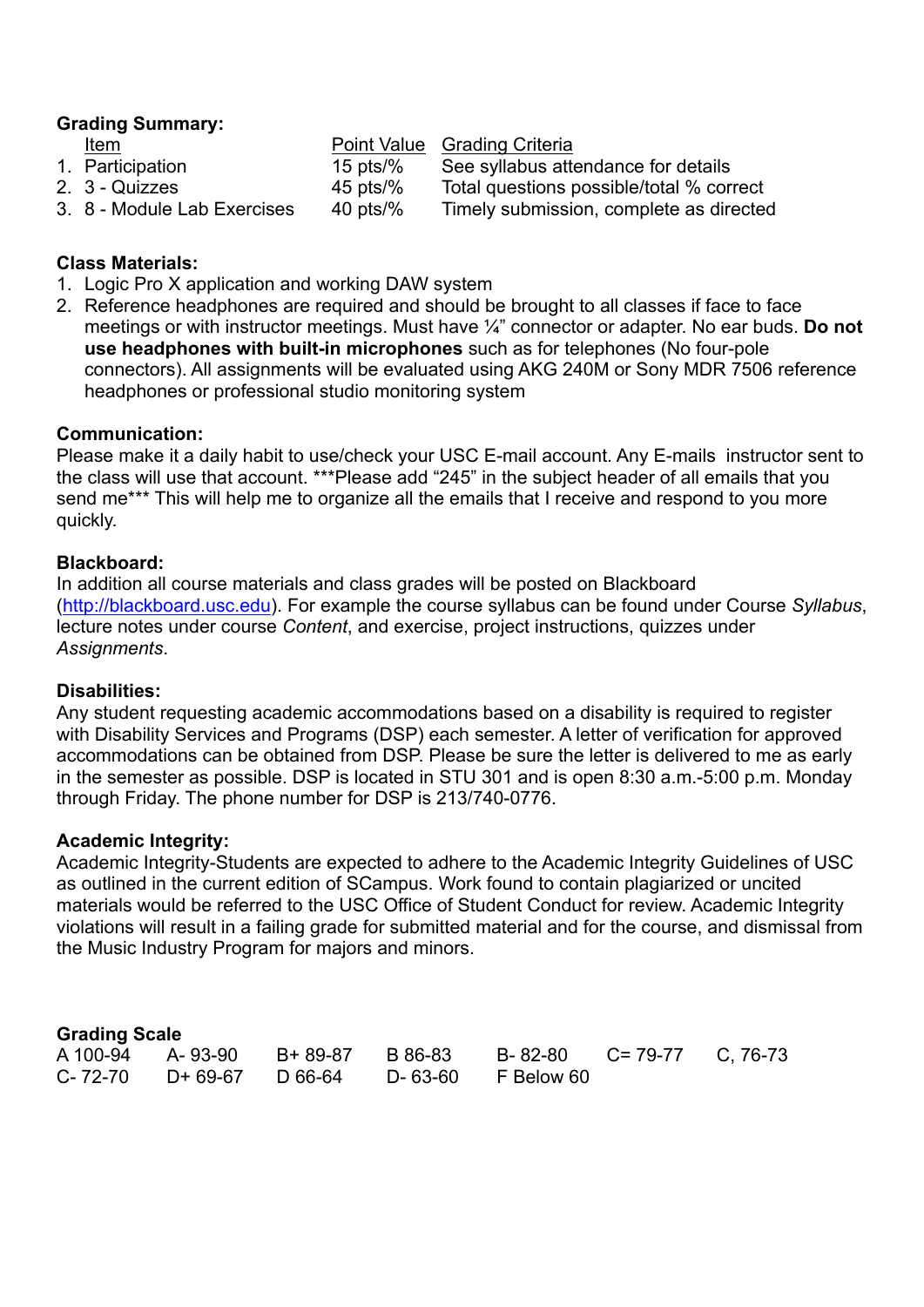# **Class Schedule**

# **(***Schedule and Content Subject to Instructor Changes***)**

| <b>Week</b> | <b>Topic</b>                                                                                                                                                                                                                               | <b>Module Content</b>                                                         |
|-------------|--------------------------------------------------------------------------------------------------------------------------------------------------------------------------------------------------------------------------------------------|-------------------------------------------------------------------------------|
| 1           | Module 1<br>Course introduction, LPX purchases,<br>installation, setup and Mac OS<br>Maintenance. Introduction to DAW and<br>computer lab environment                                                                                      |                                                                               |
| 2           | Module 2<br>Drummer Elements - Use LPX Drummer,<br>Drum Editor Interface,<br>Lab 1                                                                                                                                                         | Module Quiz 1 - MIDI From provided<br><b>Blackboard Content</b>               |
| 3           | Module 3<br>Drummer 2, Global settings, Markers,<br>Colors, Control Bar, Producer Kits,<br>Introduction to Drum Machine Designer,<br>Alias regions, Production layering,<br>Lab <sub>2</sub>                                               |                                                                               |
| 4           | Module 4<br>The Foundations of Bass in a track, Bass<br>and Bass Synths, Basic Record, MIDI<br>Note Editing, Pencil Note Editing, MIDI<br>Copy and Paste, Musical Intervals, MIDI<br>Draw and transposition techniques<br>Lab <sub>3</sub> | Module Quiz 2 - Synthesizer Basics<br><b>From provided Blackboard Content</b> |
| 5           | Module 5<br>Chords and Harmonic Keyboards and<br>Synths, Importing MIDI files Recording<br>Preferences, Recording Modes, additional<br>Soft Synths, Basics of Chord Qualities<br>Major and Minor, Vintage Soft Synths<br>Lab 4 and Lab 5   |                                                                               |
| 6           | Module 6<br><b>Toplines and Melodies</b><br>Subtractive Synths, Pitch Bend, Arpeggio<br>Synths, Intro to MIDI Automation,<br><b>Additional Production Layering and</b><br><b>Bouncing</b><br>Lab <sub>6</sub>                              |                                                                               |